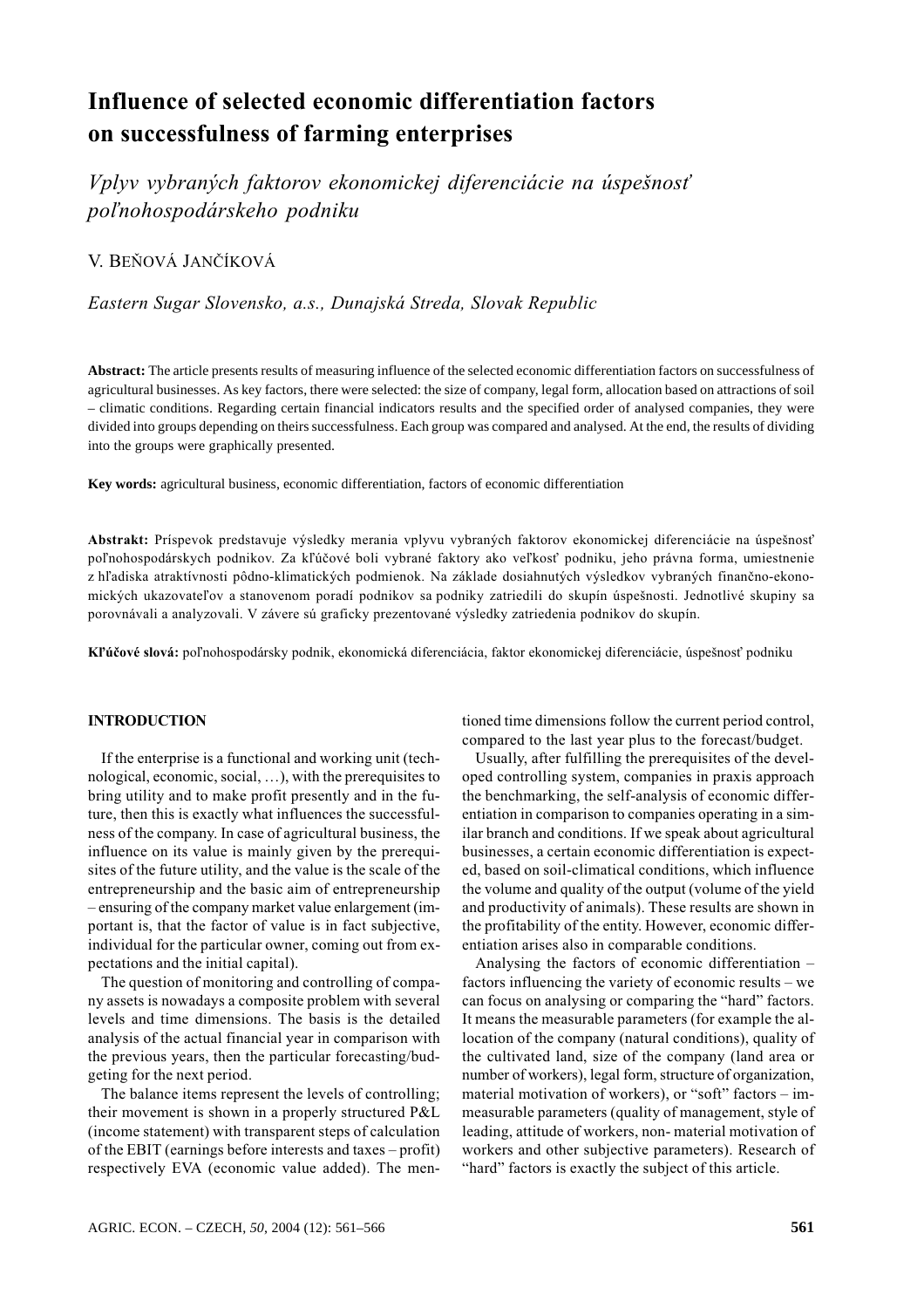## **OBJECT AND METHODOLOGY**

The object of the research is a sample of agricultural entities, including all production units dependent on income from agriculture: co-operatives, business organizations operating in agriculture.

Geographically, the selection was realized in to two different regions, Southern-West part of Slovakia, represented by Nitra district. This area is characterized by the best soil-climatic conditions, presents the highest agricultural production locality. The second region is allocated to the Central-North Slovakia, to the Žilina district. Productivity, soil-climatic conditions are specific and less favourable.<sup>1)</sup> Both groups are represented by the sample of 30/30 units, with various legal entities: co-operatives, joint-stock companies, limited liability company.

The methodology is based on a parallel system of indicators. The mentioned indicators are placed broadly beside each other; they are organized into groups by the signs of similarity. Based on the available literature and recommendations of renowned writers, we decided to select the common indicators (#26) of liquidity, indicators of asset management, indicators of indebtedness and profitability. Calculations are realized according to the balances and the profit and loss accounts.<sup>1)</sup>

Table 1. Sample distribution according to legal form of companies (share  $%$ )

| Legal form        |    | Nitra region <i>Žilina region</i> | Total |
|-------------------|----|-----------------------------------|-------|
| Cooperatives      | 70 | 67                                | 68    |
| Limited liability | 23 | 30                                | 27    |
| Joint-stock       |    |                                   |       |

Source: own calculations

Based on the mentioned matrix of calculated indicators, there the order of companies is set. Used methods were: method of simple order, method of evaluation by points. method of normative variable, method of distance from a fictional enterprise, method of comparison with the best enterprise. After setting the order of companies, they were sorted into the groups of successfulness by quartiles. Quartiles are statistic characteristics that are very resistant to extreme values. Their distance from the beginning of division characterizes quartiles and this distance is in per cent to be independent on the number of enterprises in the group. For the needs of dividing, usually the quartiles for  $25\%$ ,  $50\%$  and  $75\%$  of distance are used. $^{1)}$ 

## **RESULTS AND DISCUSSION**

#### General characteristic of the sample

As was already mentioned, businesses are alocated in 2 regions, in the Žilina region, characterized by the average soil price category from 1 to 8. Second is the Nitra region with soil quality rated in groups 14 to 20. It is obvious that in the Southern part, there is a higher quality soil and the overall conditions for intensive agriculture are better as well (climate, terrain, etc.).

Most of the sample was represented by cooperatives  $(68\%)$ , what is slightly more than is officially claimed for the whole agricultural sector in Slovakia. Table 1 represents the proportions of legal forms in the sample.

Table 2 describes the simple distribution according to size of the cultivated land and legal form.

The sample is operating on 109 140.7 ha of agricultural land; out of it, companies in the South-West Slovakia operate 55.7%. It means 60 804.5 ha, the rest of 48 336.1 ha

Table 2. Sample distribution according to legal form and size of company

| Size group (operated land) | Share of cooperatives<br>$\frac{6}{2}$ | Share of limited<br>liability companies $(\% )$ | Share of joint-stock<br>companies $(\% )$ | Share of the sample<br>$(\%)$ |
|----------------------------|----------------------------------------|-------------------------------------------------|-------------------------------------------|-------------------------------|
| up to $1000$ ha            | 69                                     | 26                                              |                                           | 32                            |
| $1001 - 2000$ ha           | 65                                     | 35                                              | 0                                         | 33                            |
| $2001 - 3000$ ha           | 70                                     | 20                                              | 10                                        | 17                            |
| 3 001 ha and more          | 73                                     | 18                                              | Q                                         | 18                            |

Source: own calculations

Table 3. Average acreage per company according to legal form

| Legal form           | Cooperatives | Limited liability companies Joint-stock companies |            | Sample total |
|----------------------|--------------|---------------------------------------------------|------------|--------------|
| Average acreage (ha) | 888.0        | 1 533.3                                           | 2 3 9 9 .3 | 1819.0       |

Source: own calculations

<sup>&</sup>lt;sup>1</sup>The detailed methodology is in the dissertation of the author: Factors of economical differentiation of Slovak agricultural businesses. Ing. Veronika Beňová Jančíková, Slovenská poľnohospodárska univerzita, Nitra, 2003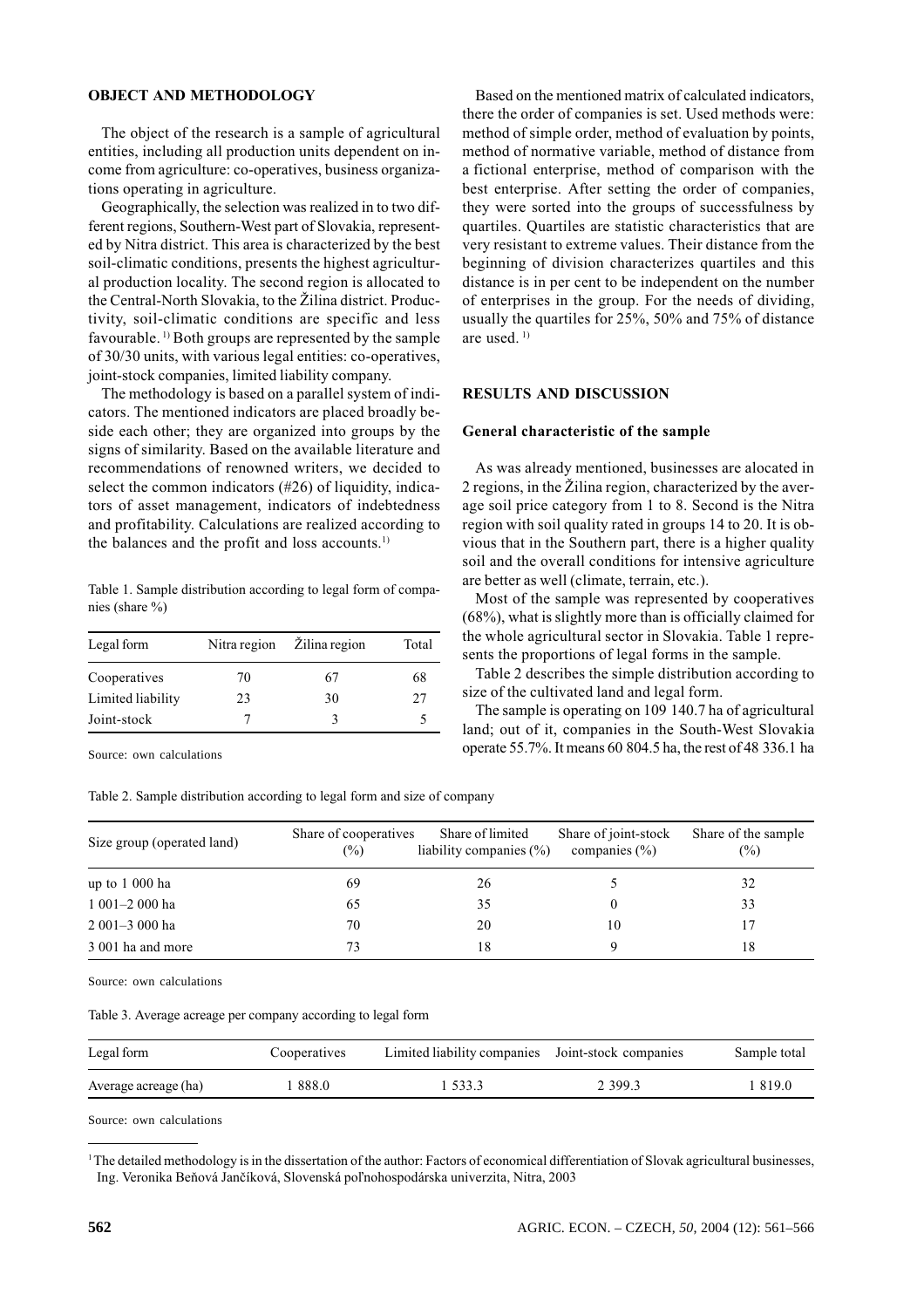|               | Measure unit | Volume of profit | Volume of loss | Total result | Average result |
|---------------|--------------|------------------|----------------|--------------|----------------|
| Nitra region  | TSKK         | 40 5 9 7         | $-36$ 151      | 4446         | 148            |
| Žilina region | TSKK         | 32 074           | $-25794$       | 6 2 8 0      | 209            |
| Sample total  | TSKK         | 72 671           | $-61945$       | 10 7 26      | 179            |

Table 4. Volume of profit/loss in the sample

Source: own calculations

Footnotes: TSKS – thousands of Slovak crowns

Table 5. Share of profit/loss making companies in the sample

|               | % share of profit |             |  |  |
|---------------|-------------------|-------------|--|--|
|               | profit makers     | loss makers |  |  |
| Nitra region  | 58                | 41          |  |  |
| Žilina region | 42                | 59          |  |  |
| Sample total  | 100               | 100         |  |  |

Source: own calculations

is operated by the Žilina district sample. The average acreage of a company in the sample is 1 611.2 ha, in the South-West, it is by 20% more, 2026.8 ha per company. The average acreage of the businesses is documented in Table 3.

The basic characteristic of the company is, besides its legal form or size, the profitability. In the sample, there are 33 companies with positive result. Generally, we cannot assign better or worse results to first or second group. 58% companies with positive result are allocated in the Nitra region (Table 5); they produced bigger volume of profit. On the other hand, there is also bigger volume of loss (Table 4). If we speak about profit per unit, in the better conditions (Nitra region) it is only 148 TSKK (thousands of Slovak crowns), in worse conditions (Žilina region) 209 TSKK. About 59% of the whole sample profit was produced in worse natural conditions.

Analysing profitability in relationship to the legal form, we got the following results (Table 6). Noticeable differences within the sample exist in each region. Interesting is that co-operatives reach better profitability per hectare in worse conditions. On the contrary, in case of limited liability companies, there is a noticeable difference, better results are reached in better conditions, as we expected.

#### Division of companies into groups by quartiles

The folloving Table 7 and graphs depict the generalized outcomes of sorting of companies by selected methods. There were several methods used to fulfil this aim: method of simple order, pointing method, method of standardized variable, method of distance from fictive company, method of comparison to the best company. After gaining results by computing the ranking of businesses from best to worst, three groups were made out of them. First group was the first quartile, including companies from to the amount of 25% of the sample, starting with the best company (and following first quarter of companies). Medium companies, including 50% of companies, comprised second group. The last group was made out of the worst 25% of companies in the sample.

From the reversed point of view, if we analyse the placement of each region in quartiles, as it is shown in Figure 1, in the first (the best companies) quartile, there are only 19% of the Nitra region companies, the main number of these companies is in the second quartile. The Žilina region is divided more equally. Although the number of the above-average plus average companies is lower than in the Nitra region, we expected a bigger number of the Nitra region companies in the above-average group. The Nitra region companies are mostly on average.

Analysing the successfulness by legal form, we can see that co-operatives run to average or below-average results. Only 19% of co-operatives reach above-average

Table 6. Volume of profit per unit; volume of profit per hectare by legal form and allocation

|                             | Measure         | Žilina region<br>Nitra region<br>profit/unit profit/hectare |        |                            | Sample total<br>profit/unit profit/hectare |        |        |
|-----------------------------|-----------------|-------------------------------------------------------------|--------|----------------------------|--------------------------------------------|--------|--------|
|                             | unit            |                                                             |        | profit/unit profit/hectare |                                            |        |        |
| Cooperatives                | <b>TSKK/SKK</b> | $-560$                                                      | $-267$ | 136                        | 81                                         | $-221$ | $-117$ |
| Limited liability companies | <b>TSKK/SKK</b> | 1512                                                        | l 018  | 411                        | 262                                        | 893    | 582    |
| Joint-stock companies       | <b>TSKK/SKK</b> | 2809                                                        | 882    | $-132$                     | $-159$                                     | 1828   | 762    |
| Sample total                | <b>TSKK/SKK</b> | 148                                                         | 73     | 209                        | 130                                        | 179    | 98     |

Source: own calculations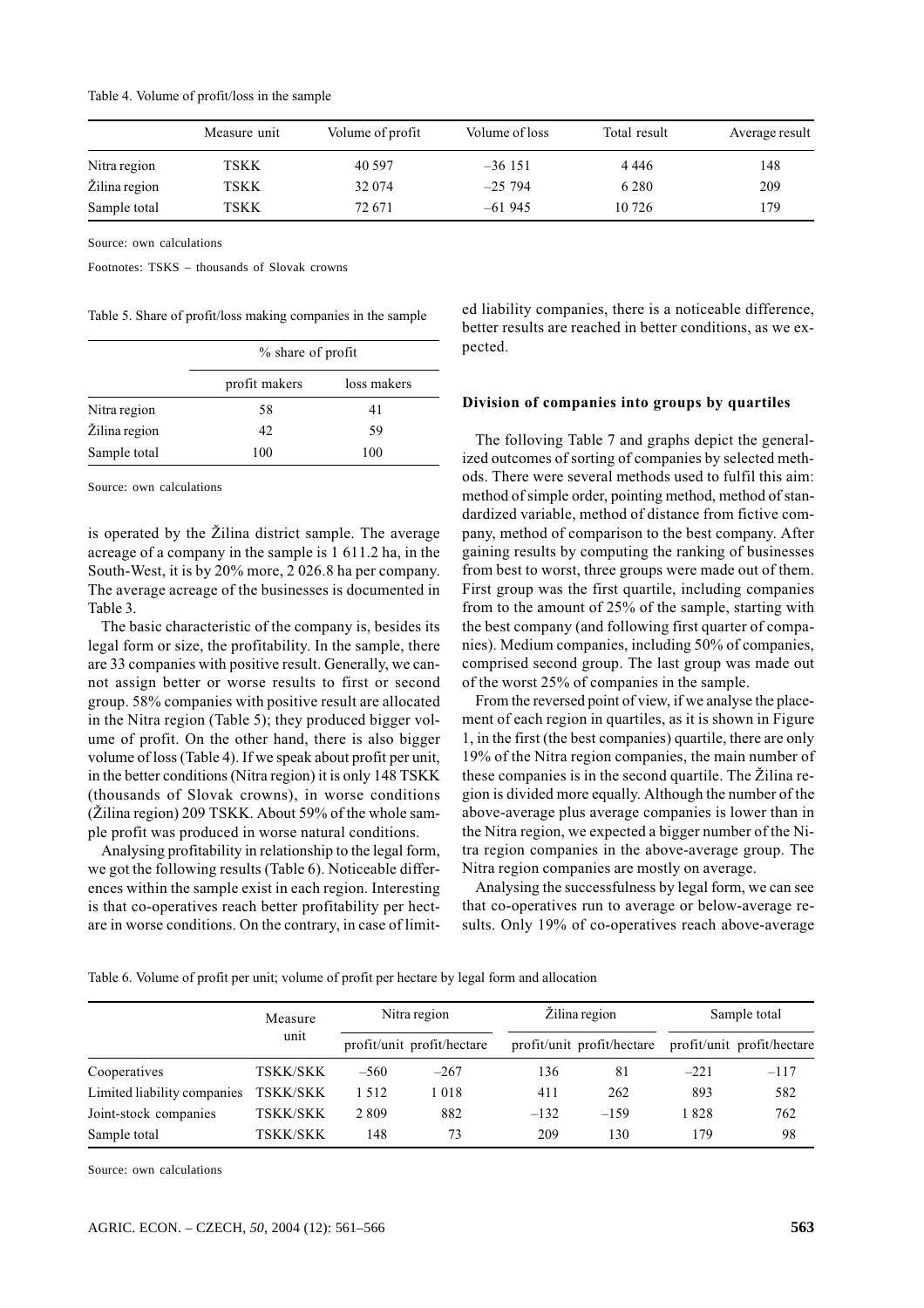Table 7. Structure of quartiles based on aggregated results (%)

|                             | Above-<br>average | Average | Below-<br>average |
|-----------------------------|-------------------|---------|-------------------|
| Nitra region                | 33                | 67      | 33                |
| Žilina region               | 67                | 33      | 67                |
| Total                       | 100               | 100     | 100               |
| Cooperatives                | 47                | 67      | 93                |
| Limited liability companies | 53                | 23      | 7                 |
| Joint-stock companies       | 0                 | 10      | $\Omega$          |
| Total                       | 100               | 100     | 100               |
| up to 1000 ha               | 47                | 27      | 27                |
| $1001 - 2000$ ha            | 27                | 33      | 40                |
| $2001 - 3000$ ha            | 20                | 13      | 20                |
| 3001 ha and more            | 7                 | 27      | 13                |
| Total                       | 100               | 100     | 100               |

Source: own calculations

results. Different is the status with the limited liability companies. Up to 89% limited companies are on the above average or average level. Joint-stock companies reach rather average values (Figure 2).

Since there is agricultural economics as a specified field of economics, one of the most discussed questions, often with a political drift, is whether larger businesses are better off than small, rather family-type companies. There is no clear answer in the real world, partially due to the non uniform position of the different sized companies. It often happens that some political regime prefers some type of business, by legal form or by its size. This was also an important question of the ongoing negotiations with the European Union, when the EU prefers small family based farms and most of the candidates to the EU had agriculture with a significant ratio of companies cultivating large acreages. However, this discussion takes into account also the non-production function of agriculture, i.e. environmental, esthetical, etc. From the economic point of view, a



Figure 1. Position of companies by successfulness and allocation Source: own calculations



Figure 2. Position of companies by successfulness and legal form Source: own calculations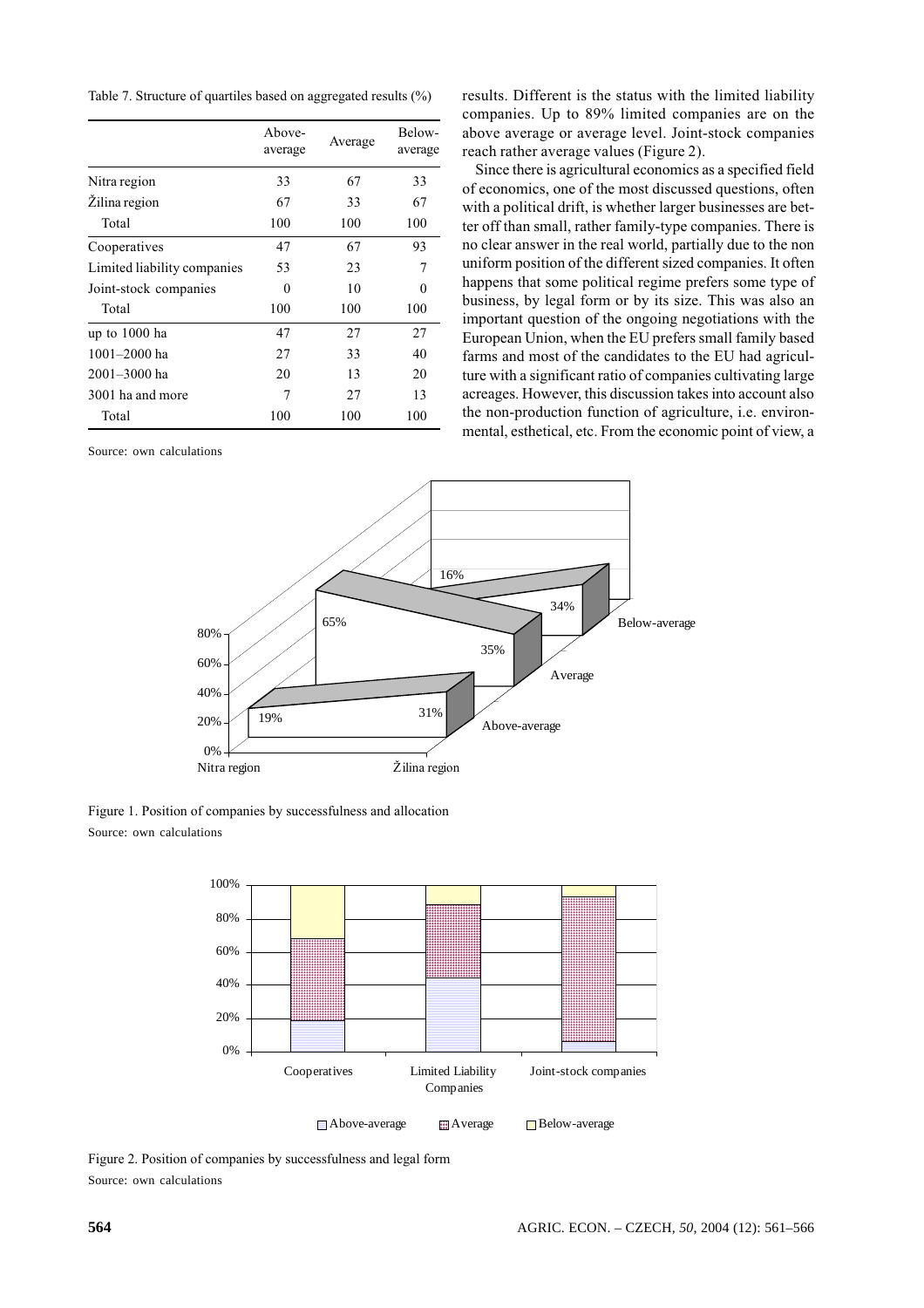

Figure 3. Position of companies by successfulness and size Source: own calculations

larger company has positive returns to scale, can produce a wider range of products and thus better diversify the risk, and also it has a better access to credits. On the other hand, a larger company needs more management, and the larger the management, the lower the efficiency. Smaller businesses could gain by producing high quality products, and very specified products.

Figure 3 presents companies divided into the groups of size. Regarding to our research, between the best companies, there are mostly companies operating on not more than 1000 hectares. With growth of the size, the number of above-average companies is decreasing. Mostly belowaverage or average companies characterize the bigger sizegroup. As it is shown in the graph, the most successful companies operate on less than 1 000 hectares. The second best group is the 2 000–3 000 hectares group.

### **CONCLUSION**

Considering profit and related indicators of financial analysis as the most significant criterion of economic efficiency, it might be said, that it is relevant only since vear 1989 in Slovakia. During the times of centrally planned economy (before 1989), the most important task was to achieve the highest possible level of production intensity. The fulfilment of this task created the ground of differentiation of agricultural enterprises.

The transformation process in economy brought changes also into the problems of differentiation. The criterion of intensity was no more the most monitored one; the focus aimed at evaluating methods based on financial and economical analysis. These methods made it possible to classify each individual business into categories and to determine the order of the enterprises by their efficiency.

Until year 1989, the quality of soil and climate conditions were assumed to be the most important factors of efficiency of agricultural enterprises and their profitability. There was meant to be a positive correlation. One of the conclusions of this research points out that nowadays there is no such positive correlation between the profitability ratio and good climatic and soil conditions; on the contrary, the results show that recently Slovak agriculture suffers from inverse effects, when enterprises in worse climatic and soil condition reach better economical results than those producing in better conditions. Profit-making enterprises farming in better conditions reached in average the profit of 148 thousands SKK, while the profit making enterprises operating in worse conditions were having the average profit 209 thousands SKK. However, the criteria of financial and economical analysis indicating activity are showing better results in the group of enterprises farming in better conditions and their trade and production process is more dynamic (shorter turnover period of stocks, shorter liability maturity period).

Another statement resulting from this research shows that by far the best results are achieved by enterprises of the legal status of limited liability companies (having profit of 582 SKK per ha of agricultural land in average), co-operatives could be found on the other end of this scale (having loss of 117 SKK per ha of agricultural land in average).

#### **REFERENCES**

- Bielik P., Gajdoš I. (1999): Faktory medzipodnikovej diferenciácie v poľnohospodárstve SR. In: Medzinárodné vedecké dni '99: Ekonomika poľnohospodárstva na prahu tretieho tisícročia. Ekonomika poľnohospodárstva. Nitra. SPU: 38-42: ISBN 80-7137-658-2.
- Bielik P., Jančíková V. (2002): Ekonomická diferenciácia poľnohospodárskych podnikov. Acta oeconomica et informatica. 2: 39-43. Nitra. SPU.